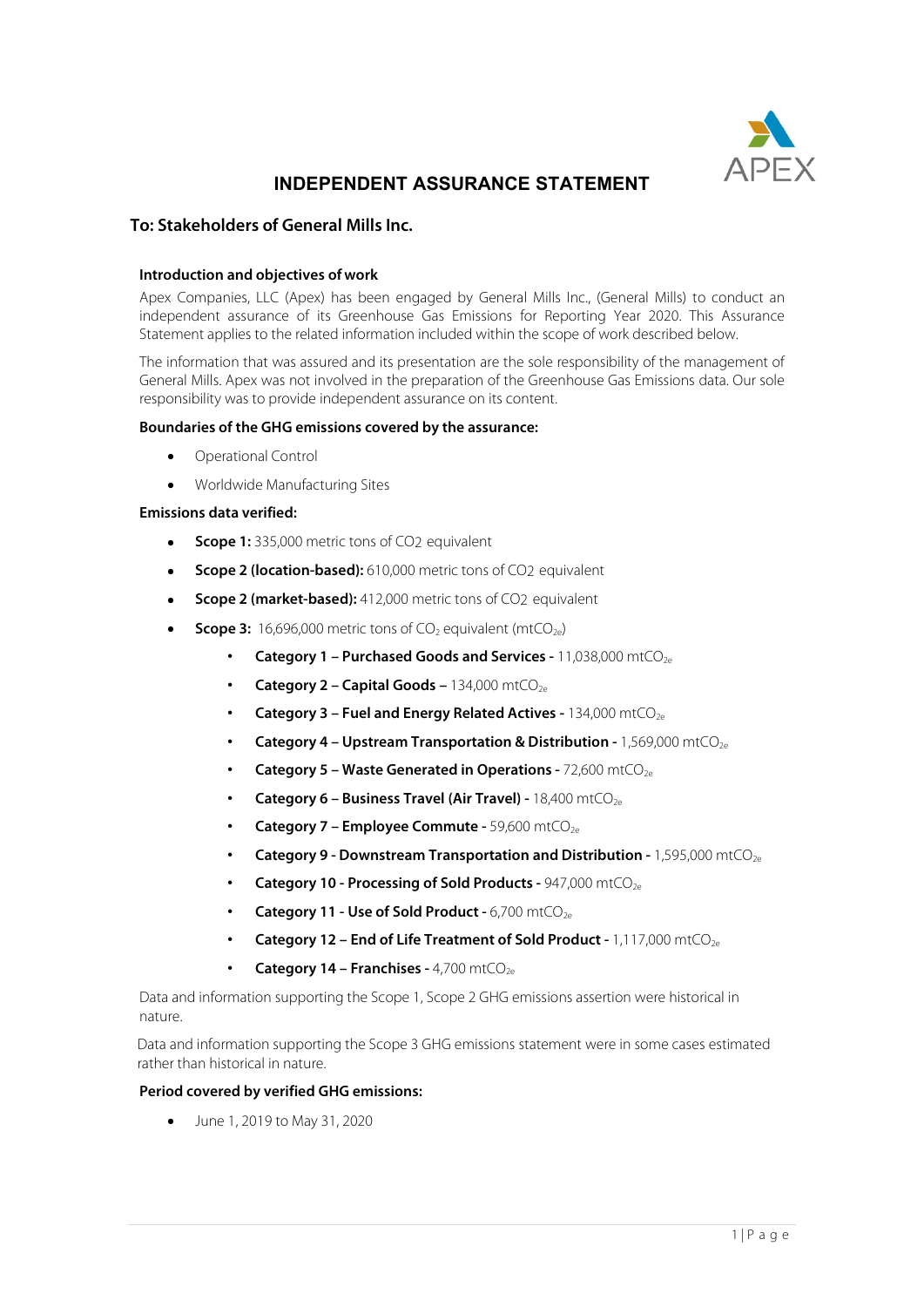## **GHG Reporting Protocols against which assurance was conducted:**

- World Resources Institute (WRI)/World Business Council for Sustainable Development (WBCSD) Greenhouse Gas Protocol Corporate Accountingand Reporting Standard (Scope 1 and Scope 2)
	- WRI/WBCSD Corporate Value Chain (Scope 3) Accounting and Reporting Standard

## **Assurance Protocol used by Apex:**

• Assurance Standard AA1000Assurance Standard V3 Type 2assurance

#### **Level of Assurance**:

- **Moderate**
- Materiality Threshold: ±5%

## **GHG Emissions Assurance Methodology**

Apex undertook the following activities:

- 1. Interviews with relevant personnel of General Mills (including managers and staff members);
- 2. Review of internal and external documentary evidence produced by General Mills;
- 3. Audit of a sample of data used by General Mills to determine GHG emissions;
- 4. Remote data reviews for manufacturing sites located in Cedar Rapids, Iowa; Richmond, Indiana; Covington, Georgia; Seretram, France; Shanghai, China; Guangzhou, China; Carolina and Cambara, Brazil; Nashik, India; Inofita, Greece; and;
- 5. Review of General Mills data and information systems for collection, aggregation, analysis and internal verification and review.

## **Assurance Opinion**

Based on the process and procedures conducted, there is no evidence that the GHG emissions assertion shown above:

- is not a fair representation of the GHG emissions data and information; and
- has not been prepared in accordance with the GHG Protocol Corporate Accounting and Reporting Standard and the WRI/WBCSD Corporate Value Chain (Scope 3) Accounting and Reporting Standard

It is our opinion that General Mills has established appropriate systems for the collection, aggregation and analysis of quantitative data for determination of the GHG emissions within the scope of this assurance for the stated period and boundaries.

## **Adherence to the AA1000 Accountability Principles**

Our assurance process included an evaluation of the reporting system for GHG emissions against the main principles of the AA1000 Assurance Standard (2008) with 2018 Addendum Type 2 assurance:

- o Inclusivity
- o Materiality
- o Responsiveness
- o Impact

Based on the work undertaken during this assurance process, nothing has come to our attention that General Mills does not adhere to the Accountability Principles of inclusivity, materiality and responsiveness with regard to GHG emissions reporting as discussed below.

## **Inclusivity**

Based on discussions with General Mills, their processes appear to be inclusive of stakeholders that influence the development of their GHG emissions. General Mills utilizes a third-party provider to assist with collection of energy data for its manufacturing facilities General Mills' general approach to stakeholder engagement is described in the Global Responsibility Report.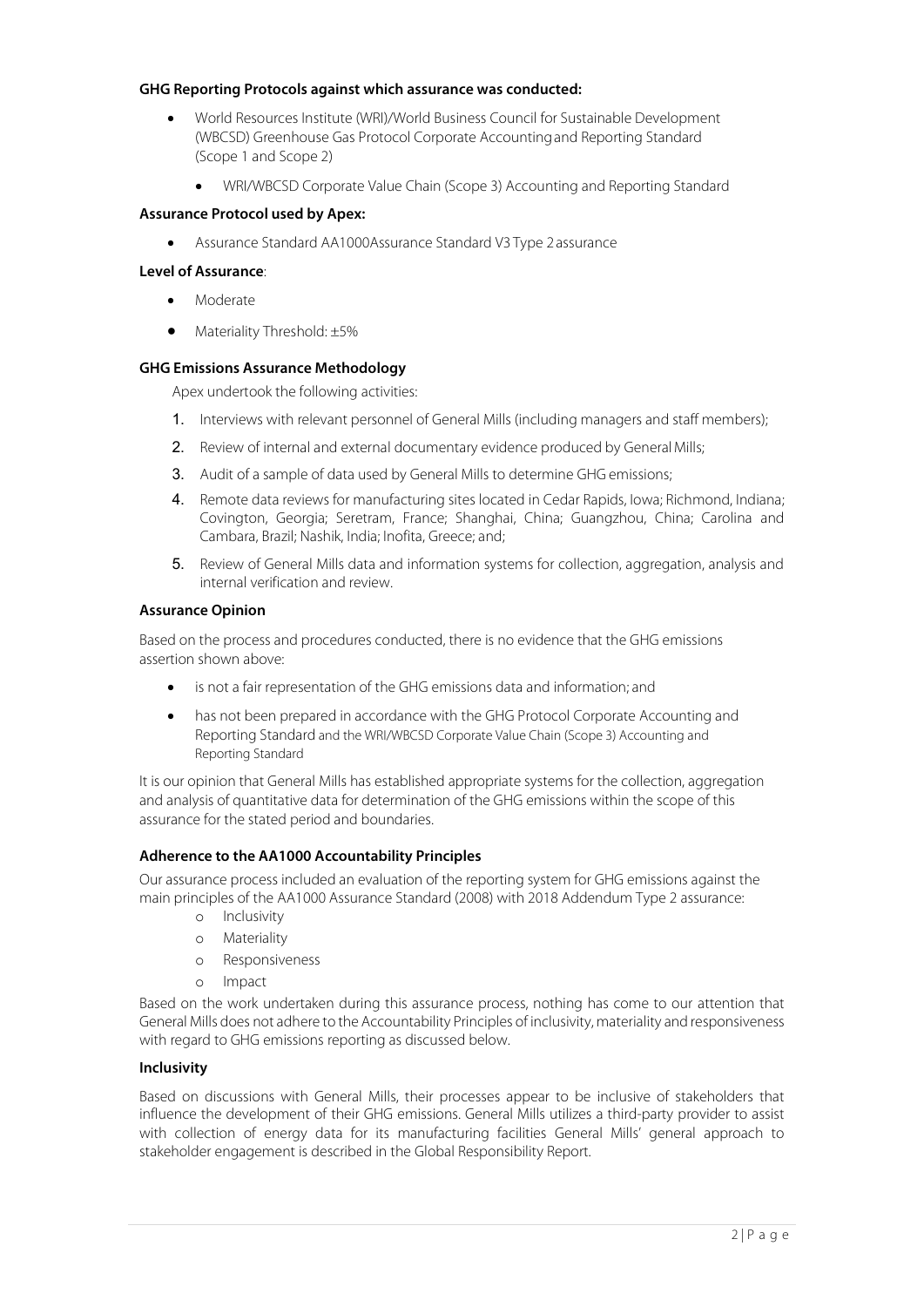# **Materiality**

General Mills has conducted a materiality assessment which was updated in 2018 to identify issues that are material based on whether they have a significant impact to stakeholders and also are important to General Mills. Climate Change was determined to be a material issue by General Mills as evidenced by the publication of commitments and established goals for GHG emissions reduction in their Global Responsibility Report.

## **Responsiveness**

General Mills has demonstrated responsiveness through their efforts to develop the GHG emissions data subject to this assurance in response to the CDP Climate Change Disclosure request and focus on Sustainable Development Goals (SDG), specifically SDG-13 Climate Action. Response to stakeholder issues in a broader sense is described in General Mills' Global Responsibility Report.

## **Impact**

General Mills performs robust processes to understand, measure, evaluate and manage the organization's impacts that are applied across the organization under the governance of senior management, including key cross-functional involvement. General Mills ensures these processes are documented and integrated into the organization, including through relevant organizational processes such as risk management, compliance, strategy development and performance management. General Mills provides the necessary competencies and resources to understand, measure, evaluate and manage the organization's impacts. General Mills integrates identified impacts into key management processes, for example, the materiality assessment process and organizational strategy, governance, goal setting and operations. General Mills sets consistent and clear boundaries, as well as a purpose, time period and scope, for impact assessment, with underlying assumptions appropriately documented. General Mills establishes processes to understand, measure, evaluate and manage impacts that are credible, clear and understandable as well as replicable, defensible. General Mills includes a means of capturing and measuring actual as well as potential impacts, such as direct and indirect, intended and unintended, and positive and negative impacts. General Mills identifies and fairly represents impacts from a wide range of sources, such as activities, policies, programs, decisions, and products and services, as well as any related performance. Furthermore, the sustainability context of each impact should be clearly understood. General Mills creates and discloses a comprehensive and balanced understanding of the measurement and evaluation of the organization's impacts on stakeholders and on the organization itself.